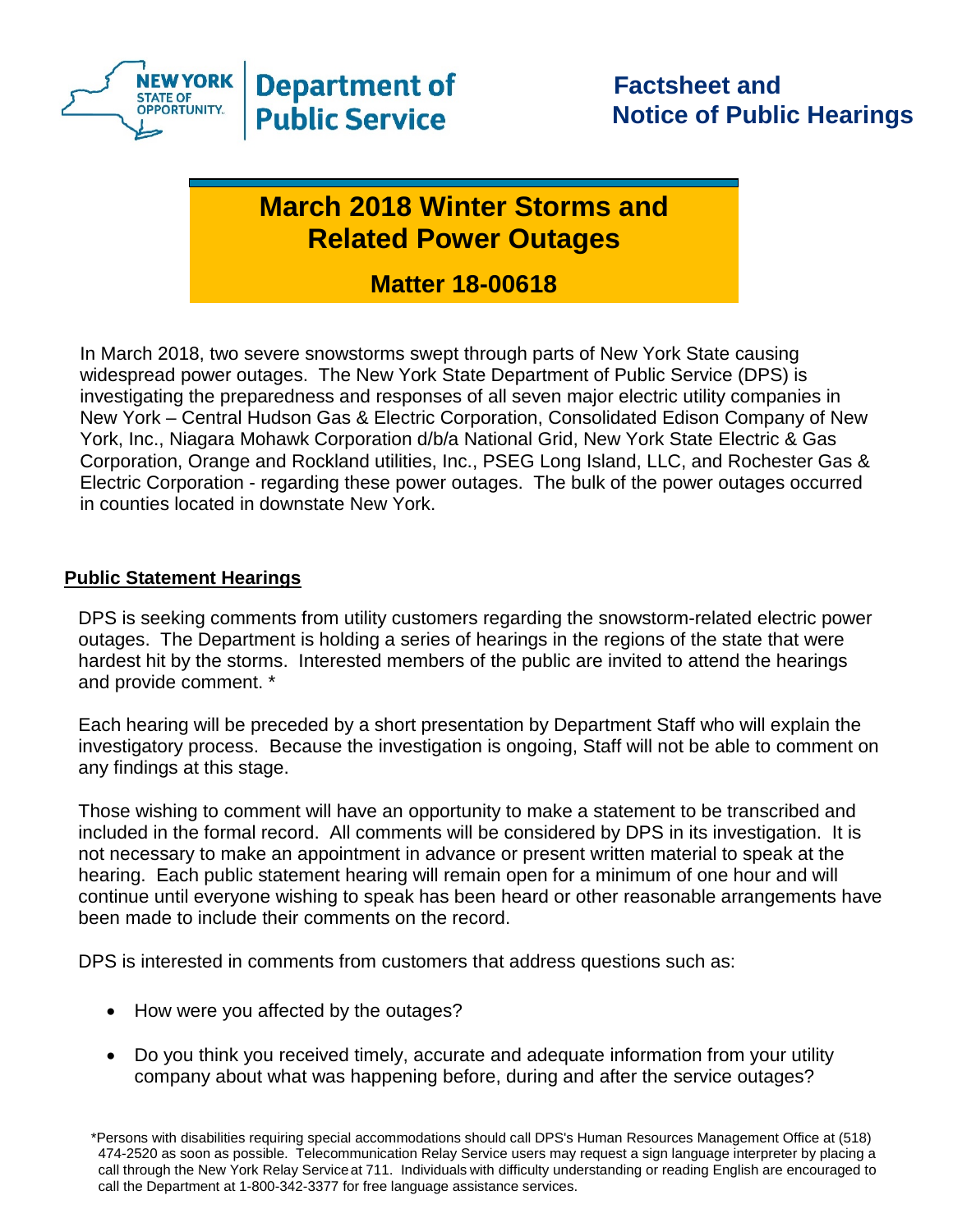- What are your overall impressions about how your utility responded to the outages?
- What were your reasons for those impressions?
- Did you attempt to contact your utility for information or assistance immediately before, during, and/or after the service outages? If yes, what was your experience during that interaction?
- What are your recommendations about actions you believe your utility should or should not have taken before, during and after the service outages?
- What actions do you recommend DPS consider given all that you know regarding these events?

Information about the March 2018 electrical power outage investigation and related documents are available online at [www.dps.ny.gov.](http://www.dps.ny.gov/) From the homepage, click on "Search," and enter matter number 18-00618 in the "Search by Case Number" field.

## **Ways to Comment on the Matter**

Comments can be made at the public statement hearings (see attached chart for dates and locations). In addition, comments may be submitted through the methods below.

- **Visit the Department Website:** Comments may be entered directly into the matter via the [www.dps.ny.gov](http://www.dps.ny.gov/) website, by entering the associated matter number (18-00618) in the Search option found on the homepage. After opening the case, access the screen to enter comments by clicking on the "Post Comments" tab located at the top of the page.
- **Write to the Secretary:** Submit comments electronically to Kathleen H. Burgess, Secretary by email at [secretary@dps.ny.gov](mailto:secretary@dps.ny.gov) or by mail to Secretary Burgess at the New York State Department of Public Service, Three Empire State Plaza, Albany, NY 12223-1350. Comments delivered in these manners should reference "Matter 18-00618" and/or the "March 2018 Winter Storms Investigation."
- **Call the Toll-free Opinion Line:** Individuals may choose to submit comments by calling the toll-free Opinion Line at 1-800-335-2120. This line is set up to receive in-state calls 24 hours a day. Callers should press "1" to leave comments about the "March 2018 Winter Storms (Matter 18-00618)". Comments received via the Opinion Line are not transcribed, but a summary is provided to the Department.

Comments submitted by these alternative means are requested by Tuesday, **May 22, 2018**. Comments will become part of the record and be reported to the Department for its consideration. Comments submitted in writing have the same weight and will be considered equally with those made orally at the public hearings.